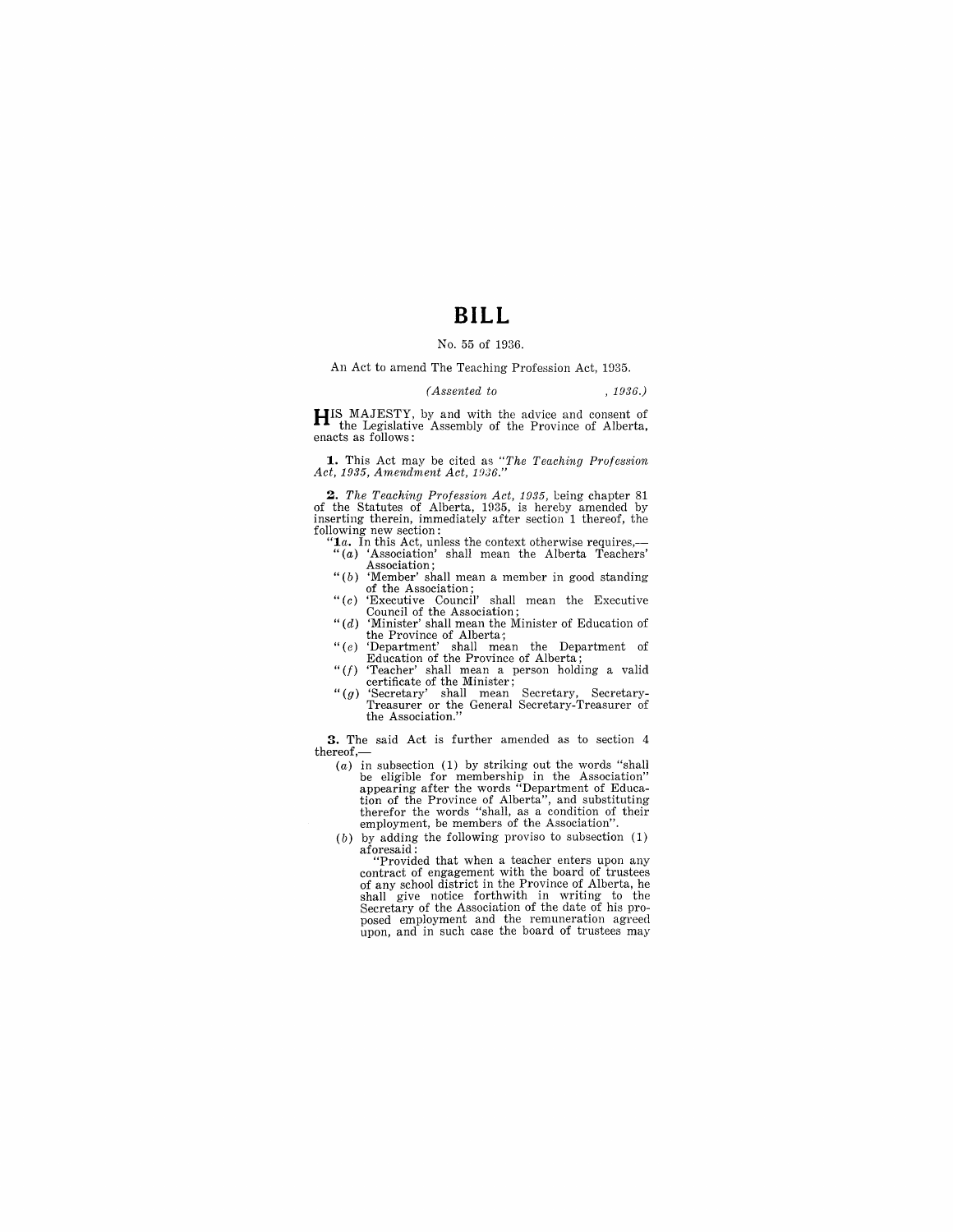employ the teacher unless and until the Association notifies them **in** writing that the teacher is not a member."

(c) by adding the following new subsection:<br>"(4) A member who is not the holder of a valid, permanent certificate of the Minister and who has had less than two years' experience **in** teaching, same rights, privileges and benefits and subject to the same limitations and restrictions as other

members; "Provided, however, that an Associate Member shall not be eligible for election as a member of the Executive Council nor for election or appointment as a member of any committee or board of the Association dealing with discipline, training or certification of teachers or with courses of study for schools operating under the jurisdiction of the Department."

**4.** The said Act is further amended as to section 6 thereof,-

- (a) by inserting therein the following new clause in subsection (1) immediately following clause  $(e)$ :<br>"(ee) discipline, including the suspension and expulsion of members.";
- (b) in subsection (3) by inserting the words "relating to discipline" immediately following the words "No such by-laws or amendments or repeal thereto".

**5.** The said Act is further amended as to section 10 thereof,-

- $(a)$  in subsection  $(1)$  by striking out the words "on the written authorization of any teacher employed by them may", appearing after the words "are hereby empowered and", and substituting therefor the word "shall";
- (b) in subsection (2) by striking out the word "may" after the words "is hereby empowered and", and substituting therefor the word "shall";
- (c) by adding the following proviso to subsection  $(2)$  : "Provided, however, that any school district, with the consent of the Minister, obtained on request in writing of the Secretary, may pay the fees of members employed by them direct to the Association."

**6.** The said Act is further amended by adding thereto, immediately after section 11 thereof, the following new sections: "TEACHING PROFESSION APPEAL BOARD.

*"11a.-(1)* There shall be constituted a board to be known as the Teaching Profession Appeal Board consisting of three members, one of whom shall be appointed by the Executive Council and two by the Lieutenant Governor in

Council. "(2) It shall be the duty of the Teaching Profession Appeal Board, and it shall have power,-

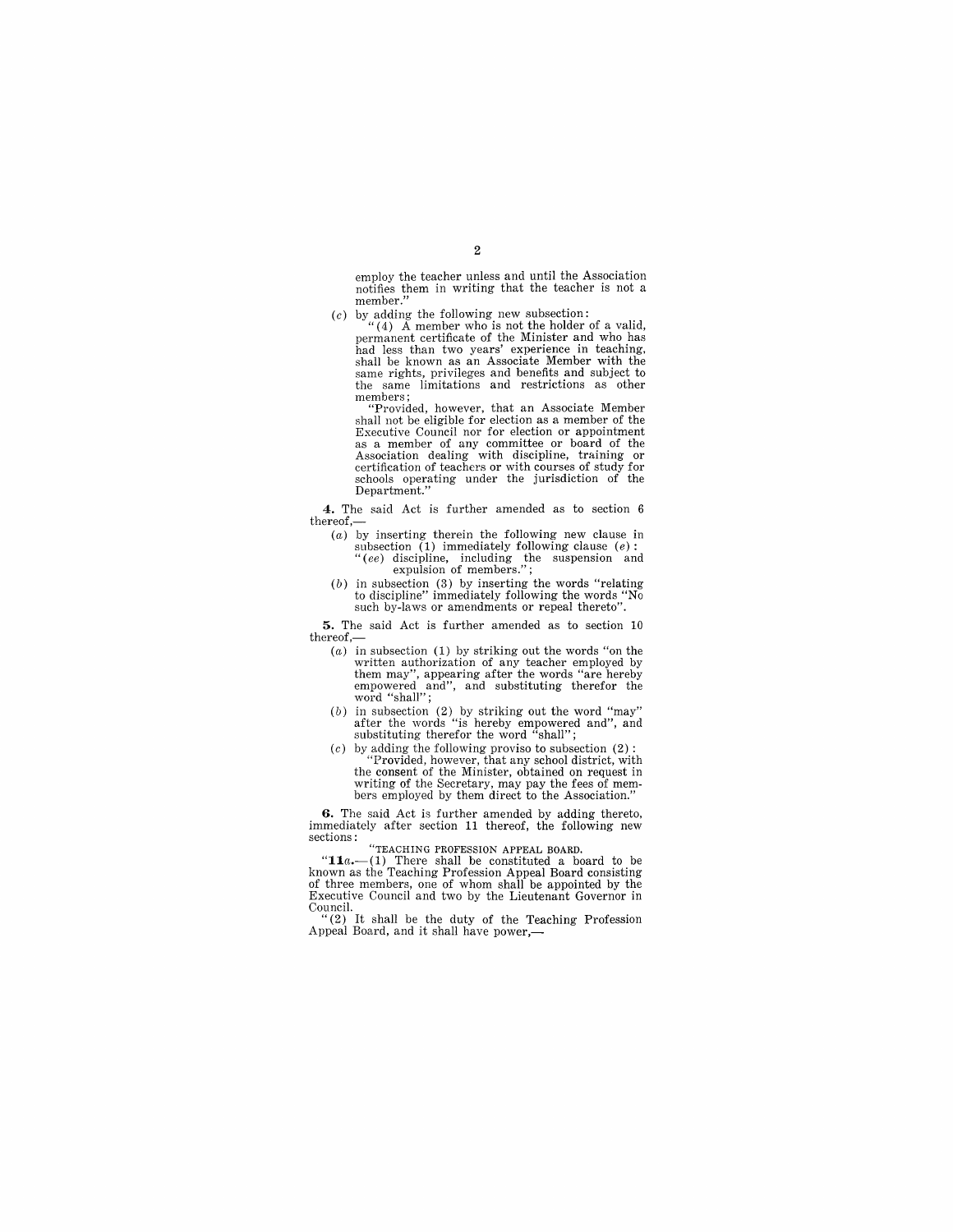$''(a)$  to appoint a chairman and secretary;

"(b) to serve as a board of appeal in case of suspension<br>or expulsion or other disciplining of members of<br>the Association, or to investigate on the order of<br>the Minister cases involving suspension or cancel-<br>lation of tea

**7.** This Act shall come into force on the day upon which it is assented to.

3